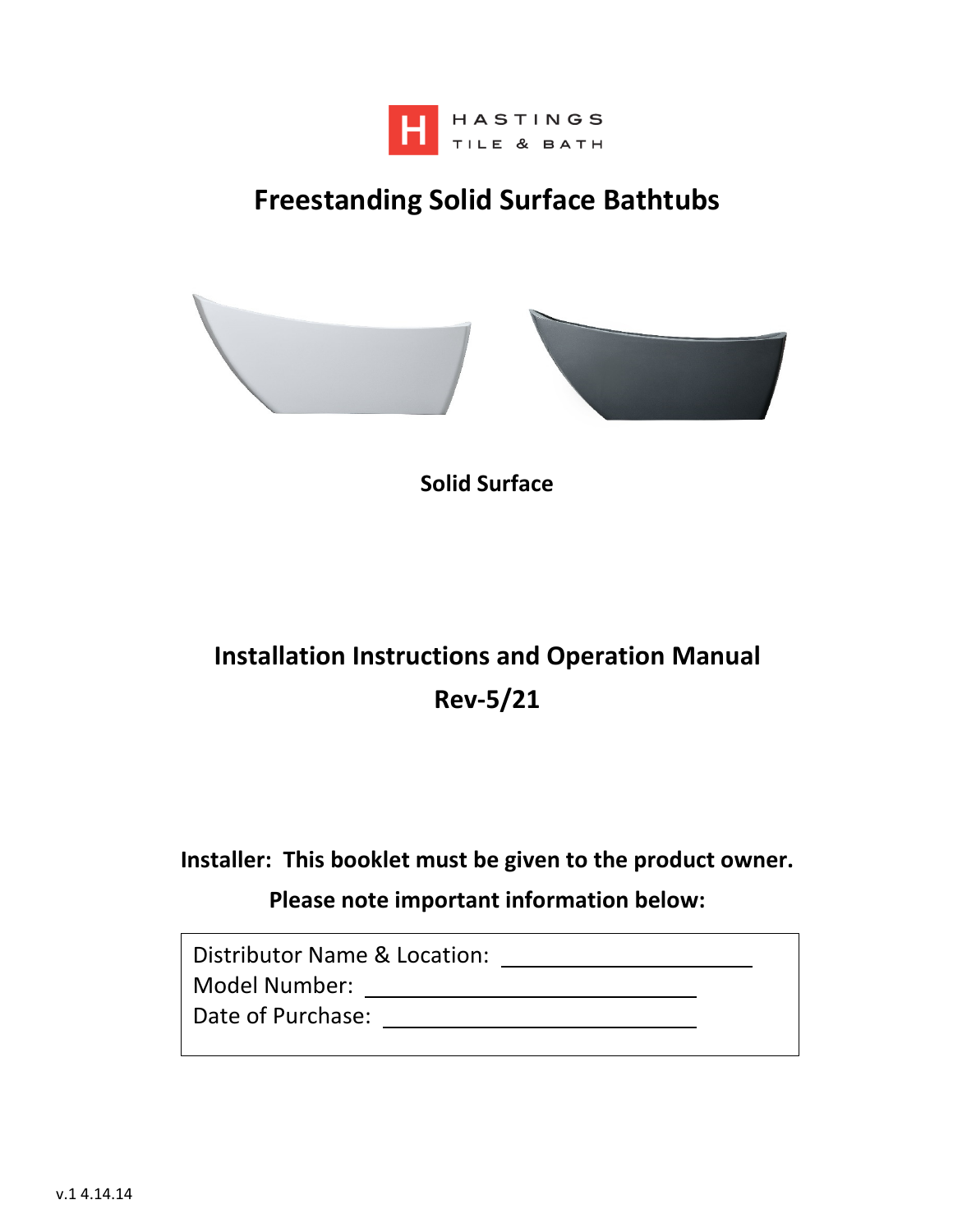## **Owner's Manual and Installation Guide**

Thank you for choosing a Hastings Bath Tub. You have purchased the best-built freestanding solid surface bathtubs made in America. We know it will give you many years of pleasure. The instructions in this booklet will provide you with the information you need to install and operate this unit. This information is also available online at www.hastingstilebath.com Our customer service department is available to answer any additional questions you may have relating to the installation and operation of your bath. Call 800-351-0038 to speak to our Customer Service representative. Please have your model number and order information available when calling.

## **Important Safety Instructions**

### **Warning: When using this product, basic precautions should be followed as noted below:**

This manual contains information and instructions for proper operation and maintenance of your Hastings bathtub. Failure to follow these instructions could result in personal injury or electric shock.

### **Read and Follow All Instructions**

### **Instructions Regarding Risk of Fire, Shock, or Personal Injury**

- Do not permit children to use this unit unless they are closely supervised by an adult at all times. Supervision should also be provided when the bath is used by an elderly or handicapped individual.
- Use this unit only for its intended us as described in this manual. Do not use attachments not authorized by the manufacturer.
- ▶ The water in a solid surface bath should never exceed 38°C (100°F). Water temperatures up to 38˚C (100˚F) are considered to be safe for a healthy adult. Use time at these higher temperatures should be limited to approximately 15 minutes. Lower water temperatures are recommended for extended use (exceeding 15 minutes) and for young children. Longer exposures may result in hyperthermia, which can be fatal. The symptoms of this condition are nausea, dizziness, and fainting.

Effects of hypothermia include:

- 1) Unawareness of impending hazard
- 2) Failure to perceive amount of heat
- 3) Failure to recognize the need to exit the bathtub
- 4) Physical inability to exit the bathtub
- 5) Fetal damage in pregnant women
- 6) Unconsciousness and danger of drowning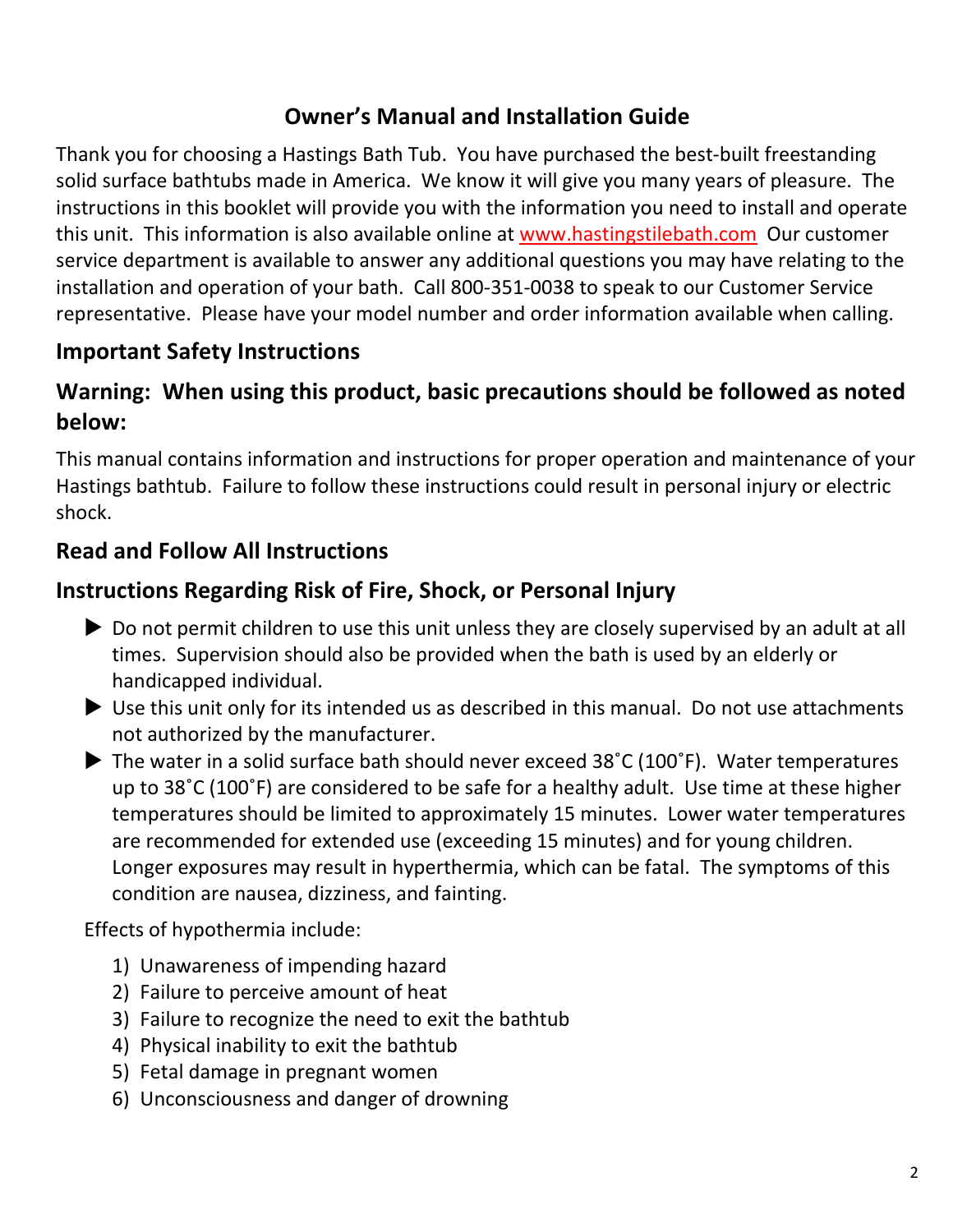- Since excessive water temperatures have a high potential for causing fetal damage during the early months of pregnancy, pregnant or possibly pregnant should consult a physician before using a bathtub equipped at higher temperatures.
- ▶ The use of drugs or alcoholic beverages before or during bath use may lead to unconsciousness with the possibility of drowning. Never use the bath while under the influence of alcohol, anticoagulants, stimulants, antihistamines, vasoconstrictors, vasodilators, hypnotics, narcotics or tranquilizers.
- **Persons using medication should consult a physician before using a bath since medication** may induce drowsiness while other medication may affect heart rate, blood pressure, and circulation.

**DANGER:** To reduce the risk of injury, enter and exit the bath slowly.

**Warning:** Never operate electrically connected devices in or within 5' of the bath. Never drop or insert any object into any opening within the hydrotherapy bath.

 $\triangleright$  To avoid the possibility of personal injury and discoloration of the acrylic surface, the inlet water temperature should not exceed 60˚C (140˚C).

### **INSTALLER/OWNER BEARS ALL RESPONSIBILITY TO COMPY WITH ALL STATE AND LOCAL CODES WHEN INSTALLING THIS PRODUCT**

### **IMPORTANT! WHEN REQUIRED BY LOCAL CODES, INSTALL A RPZ (REDUCED PRESSURE ZONE) BACKFLOW PREVENTION DEVICE TO EACH FAUCET SUPPLY LINE.**

**Caution:** Do not use harsh abrasives or solvents for cleaning this unit.

- $\blacktriangleright$  This product and its components are IAPMO approved.
- ▶ This product is intended for residential indoor use only. Tubs are only warranted for indoor installation in a climate controlled environment.
- ▶ Do not store tub at temperatures below 32 degrees Fahrenheit.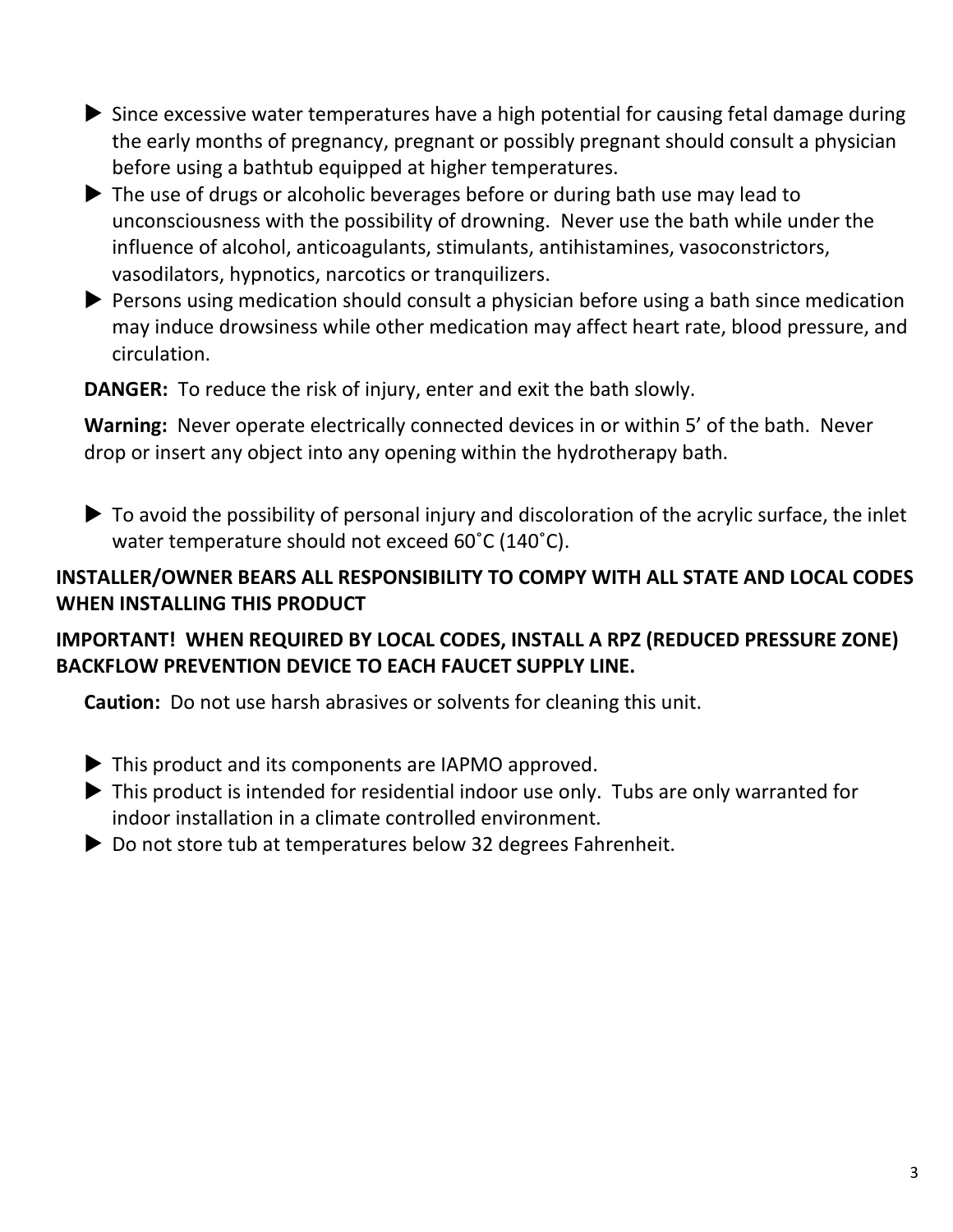## **SAVE THESE INSTRUCTIONS**

## **Table of Contents**

| Unpacking the Unit                                      | 5. |
|---------------------------------------------------------|----|
| Installation and Operation Guidelines                   | 5  |
| Rough-In Measurements                                   | 6  |
| Freestanding Bath Installation Planning and Preparation | 7  |
| Freestanding Bath Installation Instructions             | 8  |
| <b>Cleaning Instructions</b>                            | 9  |
| Warranty                                                | 11 |

#### **ATTENTION INSTALLER!**

Access should be provided to the plumbing connections and should have a minimum size of 16" x 14" for installation and future servicing of the bathtub.

Hastings may not authorize any service unless clear access is available. Access from a crawlspace or incomplete access to all equipment may result in warranty claims being denied.

## **Unpacking the Unit**

- 1. Inspect the Carton.
- 2. If you note carton damage, take a picture, note the delivery receipt as damaged and contact the carrier immediately. **Do not install a damaged tub. Hastings or Clarke Products is not responsible for damage during transit.**
- 3. Immediately inspect the unit for damage even if there is no visible carton damage and immediately report any damage to the distributor or manufacturer customer service at 1-800- 351-0038. Once the unit is installed and there is surface damage visible, we will assume it was caused by the installer. Installers are responsible for damage that occurs once the unit is set in place. Installation constitutes acceptance.
- 4. Remove all packaging material except for the protective foam covering. The protective foam covering was put on the tub to help eliminate abrasions due to handling and should not be removed until you are ready to inspect the tub just prior to installation.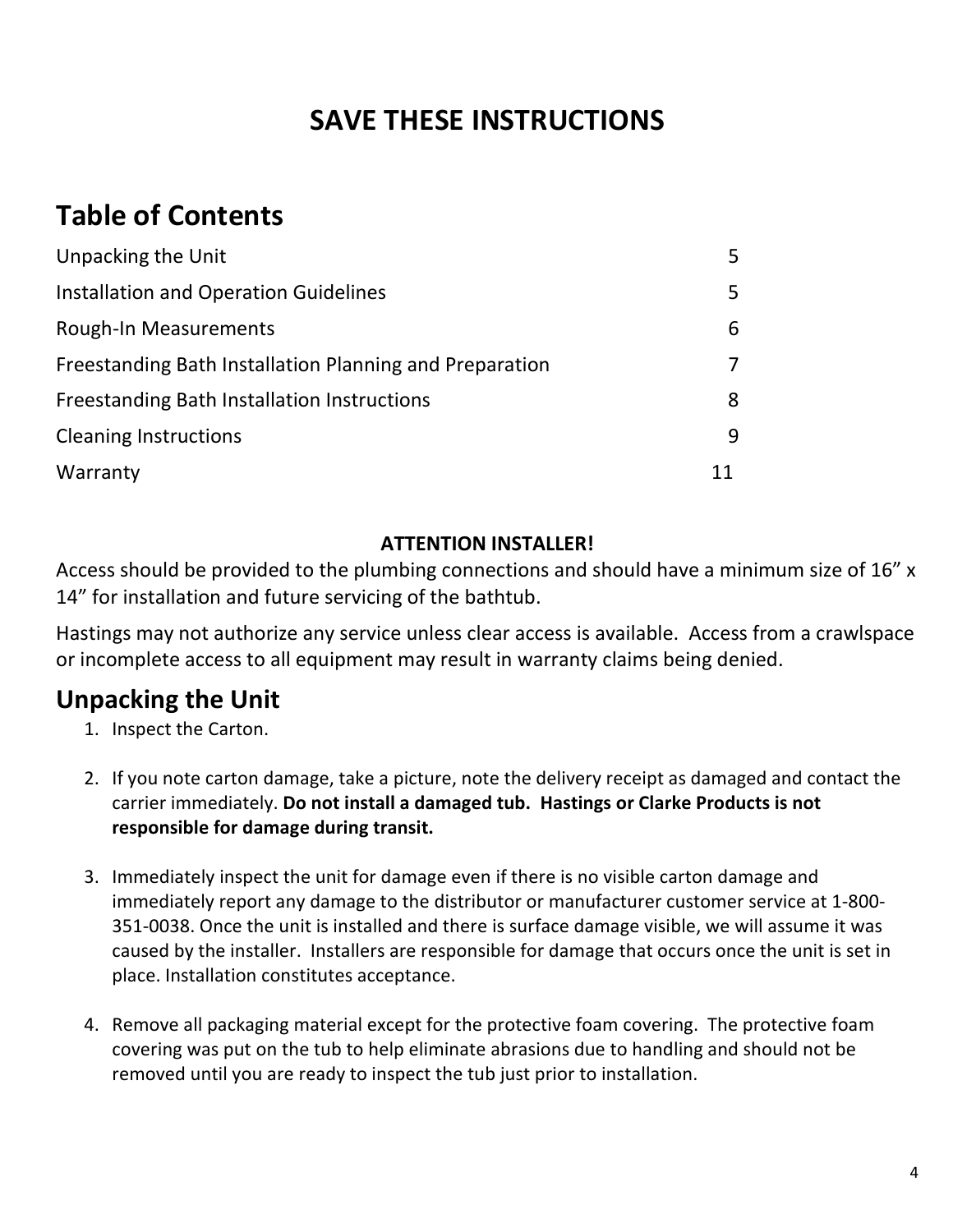## **Installation and Operation Guidelines**

Read all instructions before installing the tub. Installer/product owner is responsible for complying with all state and local codes. Warranty coverage will be void if the tub is not tested and installed as detailed in these instructions. Hastings strongly recommends using licensed professionals to install these products. **Warning: Certain cleaning products will permanently damage the cosmetic surface of the tub. Read cleaning product label carefully before using. Never use anything abrasive, aerosol sprays, or metal scrapers.** 

#### **BEFORE INSTALLING:**

Remove the protective plastic and inspect tub thoroughly. The protective plastic was put on the tub to help prevent abrasions/staining, and the cosmetic surface of the tub should be protected in some manner after the protective plastic is removed. A factory defect must be reported to the manufacturer before the tub is installed. Defects or damage claimed after installation will be excluded from the warranty.

**Important:** Measure the tub on site carefully. Hastings is NOT responsible for any preparatory labor or materials.

**Warning:** Solid surface bathtubs may be very heavy. Make sure you have adequate help to move/install the tub before beginning. Hastings is not responsible for handling damage.

## **ATTENTION INSTALLER!**

**This tub must be tested for leaks prior to installation. Failure to do so will void the warranty. This tub was tested at the factory and found to be fully operational and leak-free prior to shipping. Shipping, handling, and job site exposure may have deteriorated the tub's condition. It is the responsibility of the installer to thoroughly test the tub prior to installation.** 

#### **Water Test Procedures**

- 1. Place the tub on a level surface.
- 2. Seal the drain.
- 3. Fill the tub to the overflow.
- 4. Allow tub to stand for at least five minutes and then check for leaks.

**Always protect the tub from construction damage. Damage, including chips and scratches, incurred at the jobsite is excluded from the warranty, but may be repaired by a qualified individual at the owner's expense. Important:** Proper waste and overflow (if applicable) installation is the responsibility of the installer. Clarke Products does not warrant leaks associated with improper waste and overflow installation.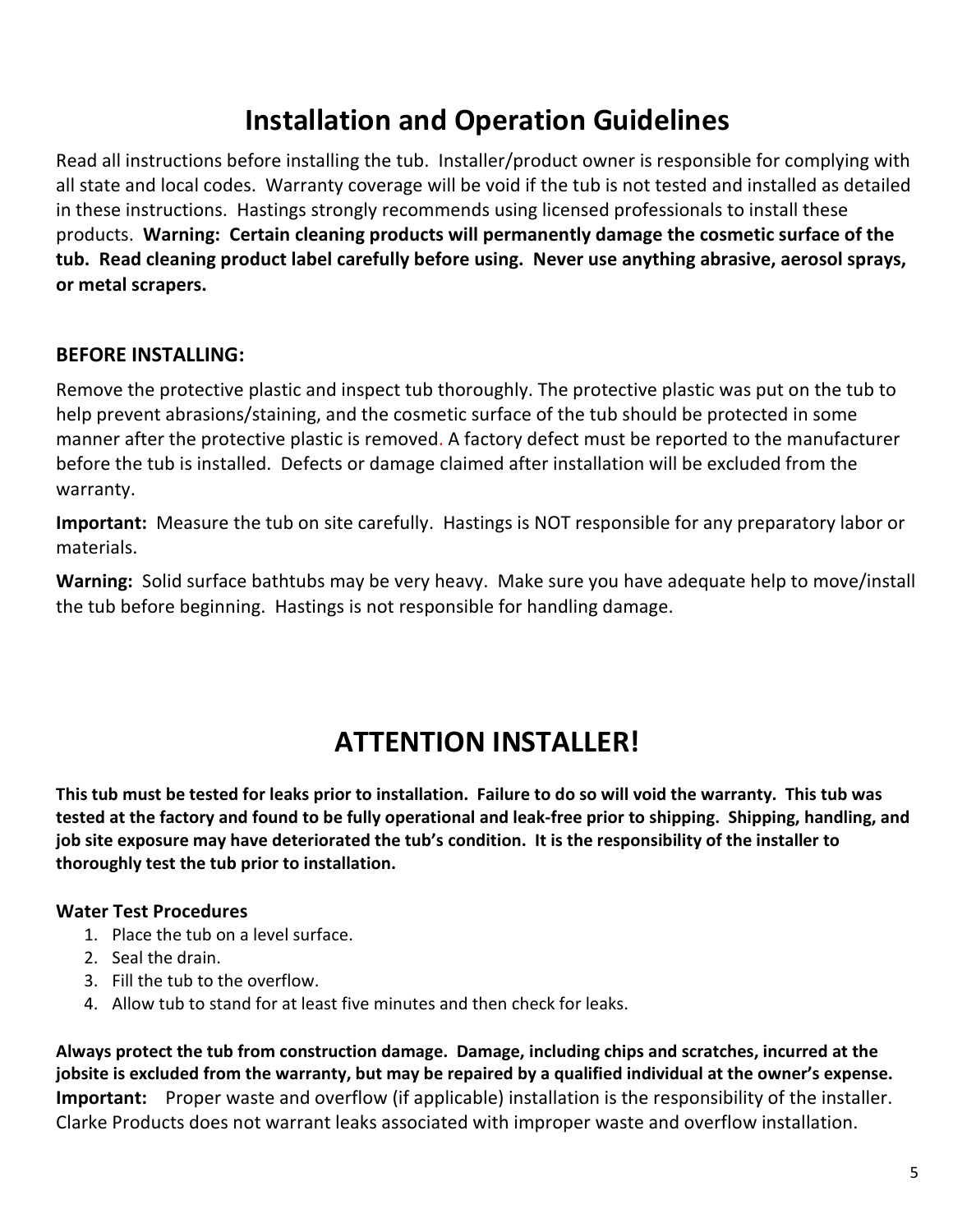| <b>Item Number</b> | <b>Meas A</b>   | <b>Meas B</b> | Meas O            | <b>Slotted</b><br>Integeral<br>Overflow | Length  | Width   | <b>Height</b><br>to Deck<br>(D) | Dry<br>weight<br>(I <sub>b</sub> ) | Gal to<br>overflow |                |                |        |          |     |        |       |        |     |      |
|--------------------|-----------------|---------------|-------------------|-----------------------------------------|---------|---------|---------------------------------|------------------------------------|--------------------|----------------|----------------|--------|----------|-----|--------|-------|--------|-----|------|
|                    |                 |               |                   |                                         |         |         |                                 |                                    |                    | CHELSEA-60-TUB | $9.8 -$        | 15.93" | 17.18"   | Yes | 59.78" | 31.86 | 19.98" | 225 | 67.5 |
|                    |                 |               |                   |                                         |         |         |                                 |                                    |                    | CHELSEA-66-TUB | $10.7^{\circ}$ | 16.9"  | $18.1$ " | Yes | 65.9"  | 33.8" | 21.2"  | 294 | 86   |
| DUNE-TUB-59        | $10^{v}$        | 16"           | $18\frac{1}{2}$ * | Yes                                     | 59"     | 32"     | 271/2                           | 263                                | 72                 |                |                |        |          |     |        |       |        |     |      |
| DUNE-TUB-68        | 121/4           | 17"           | $19\frac{1}{2}$ * | Yes                                     | 68"     | 34"     | 29"                             | 347                                | 93                 |                |                |        |          |     |        |       |        |     |      |
| LAVASCA XS         | $32\frac{1}{2}$ | 18"           | $15"$ *           | Yes                                     | 63 3/4" | 351/2   | 22 1/2"                         | 284                                | 48                 |                |                |        |          |     |        |       |        |     |      |
| LUNAR-TUB-71       | 35 1/2"         | 15 3/4"       | 23"               | Yes                                     | 71"     | 311/2   | 25"                             | 420                                | 107                |                |                |        |          |     |        |       |        |     |      |
| LUNAR-TUB-66       | 33"             | 16"           | 21"               | Yes                                     | 66"     | 32"     | 23"                             | 232                                | 101                |                |                |        |          |     |        |       |        |     |      |
| LUNAR-TUB-59       | 29.5            | 16"           | 20"               | Yes                                     | 59"     | 32"     | 23"                             | 203                                | 83                 |                |                |        |          |     |        |       |        |     |      |
| OVAL-TUB-58        | $8^{\circ}$     | 19"           | 16"               | Yes                                     | 58"     | 36 1/2" | 19 1/2"                         | 155                                | 71                 |                |                |        |          |     |        |       |        |     |      |
| SPARTA-TUB-66      | 33"             | 16"           | 17.4              | Yes                                     | 66"     | 32"     | 18                              | 200                                | 73                 |                |                |        |          |     |        |       |        |     |      |

**Rough-In Measurements for Freestanding Bathtubs** 



**Note: All specifications are within ± ¼ " tolerance. They are subject to change without notice. Hastings strongly recommends measuring your specific tub on site. Refer to Illustration A on next page for how measurements have been taken.** 

#### **Installation Planning and Preparation**

- 1. Determine the final location of the tub. The tub will sit on top of the finished floor but the drain (and overflow piping, if applicable) may sit **below** the finished floor. Tubs installed on a slab foundation may require extra effort to gain clearance for installation.
- 2. Ensure location is structurally sound and can bear the weight of the tub when filled with water. (Refer to page 6 for details regarding weight of tub & water capacity.)
- 3. Check to make sure the floor is level. An uneven floor may impede proper installation of the tub. Use a 5 or 6 foot level to determine if the floor is level. If not, calculate how much Structalite or mortar/bedding material will be required to level the tub. **The entire tub floor must be fully supported.**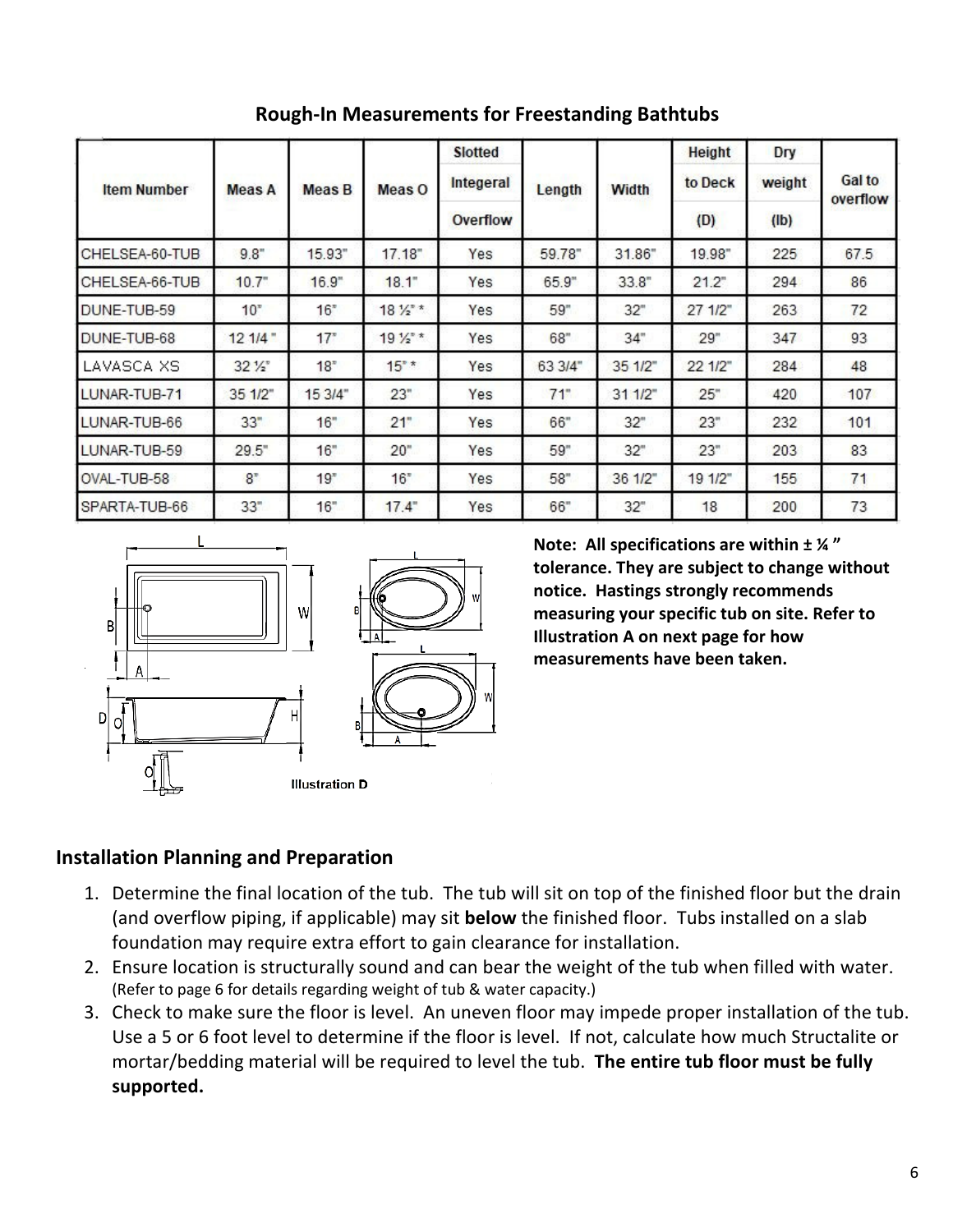4. Insure there is a drain rough in the proper location to allow the necessary clearance.

**EZ-CLICK™ BATH TUB DRAIN WITH OVERFLOW** 



**SPECIFICATION SHEET** 



 $\mathbf{C}$ 

CAN THREAD INTO A 1-1/2 - NPSM

 $\ddot{\phantom{0}}$ 

- STANDARD DRAIN SHOE
- INTERNAL FEMALE THREADING ALLOWS FOR CONNECTING A 1-1/2" BRASS TUBE
- (NOT INCLUDED) Ø2" DRAIN OPENING REQUIRED
- SCENARIO 2A: OFFSET P TRAP USING EXTERNAL THREADS



#### SCENARIO 3: TAILPIECE WITH ISLAND TUB DRAIN ADAPTER



SCENARIO 1: P TRAP DIRECTLY BELOW DRAIN USING EXTERNAL THREADS AND STRAIGHT FITTING



#### SCENARIO 2B: OFFSET P TRAP USING EXTERNAL THREADS AND 90° DRAIN SHOE



#### SCENARIO 4: TAILPIECE WITH SLIP JOINT CONNECTION

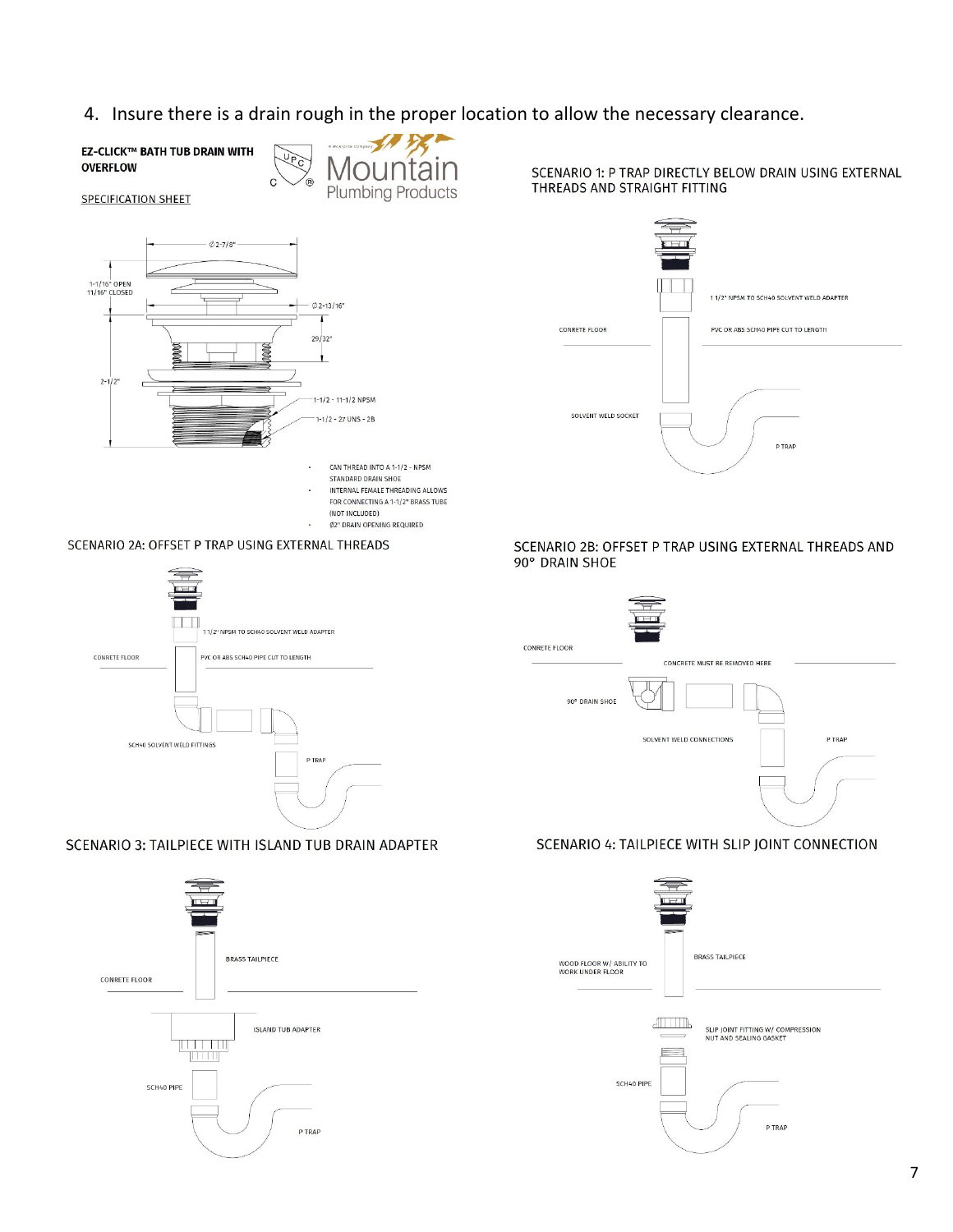## **Freestanding Bath Installation Instructions**

- 1. Tip the tub over to install the drain and overflow if applicable. Use care not to damage the solid surface/acrylic finish by using suitable material to protect the finish of the tub.
- 2. For non-integral overflow tubs, install the drain and overflow per manufacturer's instructions. For integral overflow tubs, install the drain per manufacturer's instructions. We recommend the use of clear silicone to seal as plumbers putty can dry and crack, leaving opportunity for leaking. Plumber's putty may also discolor the tub or drain finish over time.
- 3. The tub bottom must be supported by a setting compound such as Structalite, Plaster of Paris or mortar. Fast curing materials are not recommended due to potential excessive shrinkage.

For those models with an integral supporting lip on the bottom of the tub, the setting compound should fill the area inside the integral supporting lip.

A sheet of plastic film both under and on top of the setting compound is recommended as a barrier.



- 4. Put the bedding material in place and set the tub in place while the compound is still soft and will conform to the tub bottom. Avoid getting bedding material on the drain/overflow connections. The tub should be worked on into the compound. Partially filling the tub with water is sometimes used to help insure proper setting of the tub.
- 5. Verify the tub is level & drains properly before the setting material hardens.
- 6. Once the tub is set, make final plumbing connections as required.
- 7. If you are installing the spout or faucets on the deck of the tub, mark the proper location first. Drill a pilot hole from the solid surface/acrylic finished side and then use a properly sized hole saw to drill the holes from the solid surface/acrylic finished side.
- 8. Attach the remaining plumbing and clean all dirt and debris from the tub. Proper cleaning instructions can be found in the Cleaning and Maintenance section of these instructions.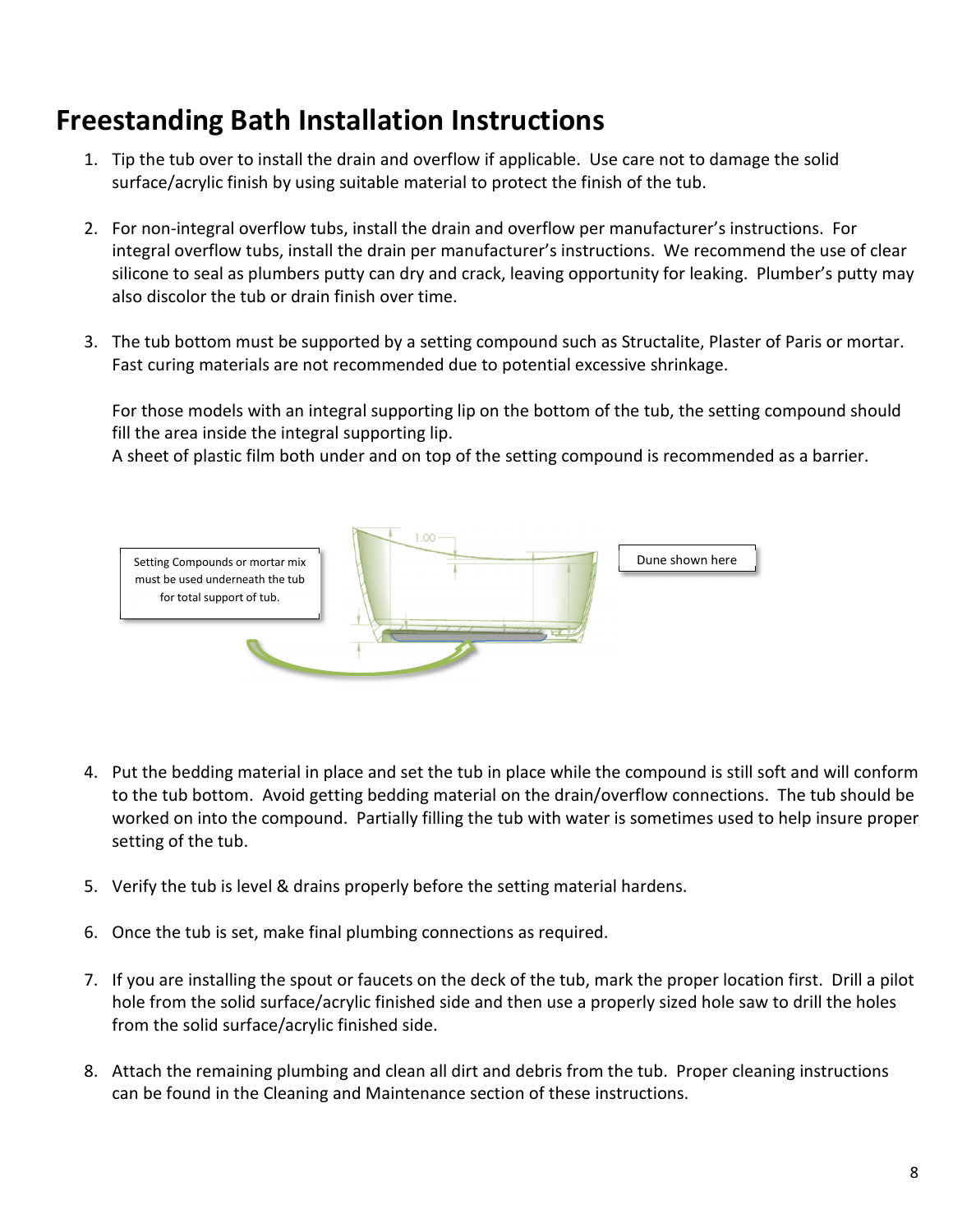

## **Cleaning and Maintenance**

#### **Cleaning Instructions for Solid Surface Models**

The cast surface of all Hastings Products solid surface is one of the highest quality surfaces available. The matte finish is design to provide an elegant, durable finish. It's hard, non-porous surface prevents dirt from accumulating and resists stains. Under normal use, the solid surface will retain its beauty with only a minimal amount of care. To maintain the elegant look follow these simple steps:

Construction Debris: Most construction debris can be removed with a mild detergent. More stubborn debris may be removed with denatured alcohol or Clorox Soft Scrub® cleaner. Plaster can be removed by carefully using a sharpened wooden stick. **Do not use metal scrapers, wire brushes, or other harsh abrasive tools.** Light scratches and dulled areas may be restored to original MATTE finish by lightly sanding the area with #320 dry grit sandpaper.

For polished surfaces wet and dry sanding and a polish compound may be necessary to restore the polish surface if damaged, contact customer service for more details.

Remove dust and dry dirt with a soft, damp cloth. To remove most stains, use 1 part bleach mixed with 10 parts water. Leave in place for 10 minutes, drain, and then rinse. Clean grease, oil, paint, or ink stains with isopropyl (rubbing) alcohol. Dry with a clean, soft cloth.

Avoid using razor blades or other sharp objects that might scratch the surface. Most minor scratches (up to 1/64") and cigarette burns can be removed by sanding the area with #320 dry grit sandpaper.

#### **For cracks and major surface damage caused during installation, call our service line (800) 351-0038 for information on how to make those repairs.**

Rust or greasy substances may be due to sediments in the water heater of the home. Drain/flush the water heater according to the manufacturer's instructions and clean the tub as described above.